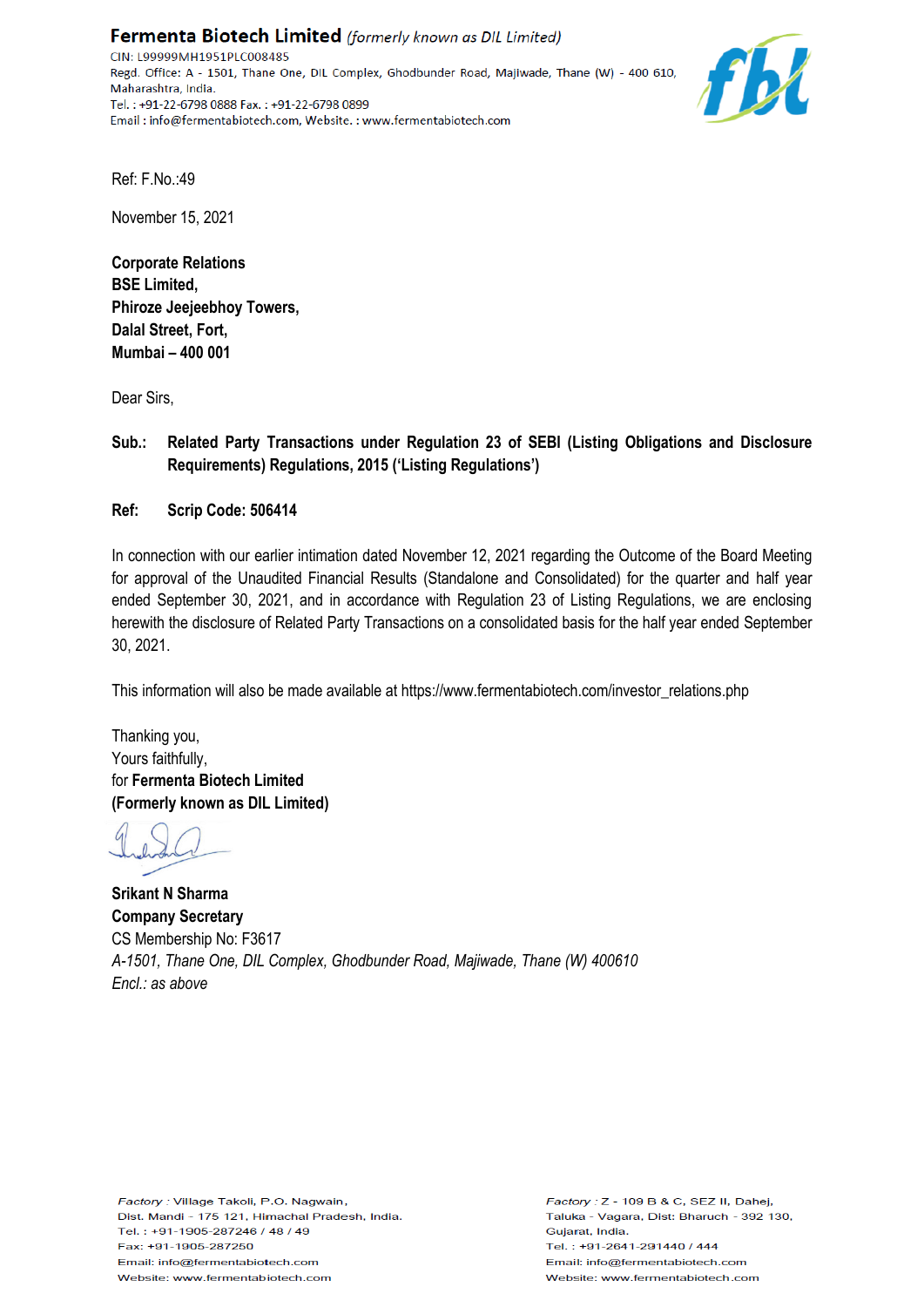# Fermenta Biotech Limited (Formerly known as DIL Limited)



 $\overline{\phantom{a}}$ 

# Related parties disclosures as per Ind AS 24 for the half year ended September 30, 2021 **in Lakhsum and September 30, 2021**

The Group's related parties primarily consists of its associates, Key Management Personnel and Holding Company including its Subsidiaries<br>and fellow subsidiary. The Group routinely enters into transections with these relat

# A) Names of the related parties where there are transactions and description of relationships

| a) Holding Company:                                                                                                                                                                                                                       |                                                                                                                                                                                          |
|-------------------------------------------------------------------------------------------------------------------------------------------------------------------------------------------------------------------------------------------|------------------------------------------------------------------------------------------------------------------------------------------------------------------------------------------|
| DVK Investments Private Limited                                                                                                                                                                                                           |                                                                                                                                                                                          |
| i) Key Management Personnel                                                                                                                                                                                                               |                                                                                                                                                                                          |
| Name of Key Management Personnel                                                                                                                                                                                                          | Designation                                                                                                                                                                              |
| Mr. Krishna Datla (also a person controlling the Holding Company)                                                                                                                                                                         | Managing Director upto May 08, 2021<br>Executive vice chairman (w.e.f. May 9,<br>2021)                                                                                                   |
| Mr. Satish Varma<br>Mr. Sanjay Buch<br>Ms. Rajeshwari Datla (also relative of the Managing Director)<br>Ms. Anupama Datla Desai (also relative of the Managing Director)<br>Dr. Gopakumar Nair<br>Mr. Vinayak Hajare<br>Mr. Rajashri Ojha | <b>Executive Director</b><br>Non-Executive Director<br>Non-Executive Director<br><b>Executive Director</b><br>Non-Executive Director<br>Non-Executive Director<br>Non-Executive Director |
| Mr. Prashant Nagre                                                                                                                                                                                                                        | Chief Executive Officer upto May 08,<br>2021 Managing Director (w.e.f. May 9,<br>2021)                                                                                                   |
| Mr. Sumesh Gandhi<br>Mr. Srikant N Sharma                                                                                                                                                                                                 | Chief Financial Officer<br>Company Secretary                                                                                                                                             |

**c) Associates**<br>Health and Wellness India Private Limited<br>Silk Road Communications Private Limited (Associate of Holding Company)

**d) Enterprises under significant influence of key management personnel or their relatives:**<br>Magnolia FNB Private Limited<br>Dupen Laboratories Private Limited<br>Lacto Cosmetics (Vapi) Private limited

### B) Related party transactions:

| Sr.No. | <b>Particulars</b>                                       | Holding<br>Company | <b>Key Management</b><br>Personnel* | <b>Enterprises under</b><br>significant<br>influence of key<br>management<br>personnel or their<br>relatives | <b>Associates</b> |
|--------|----------------------------------------------------------|--------------------|-------------------------------------|--------------------------------------------------------------------------------------------------------------|-------------------|
|        | 1 Remuneration to Directors and Key Management Personnel |                    |                                     |                                                                                                              |                   |
|        | Mr. Krishna Datla                                        |                    | 110.61                              |                                                                                                              |                   |
|        | Mr. Satish Varma                                         |                    | 78.82                               |                                                                                                              |                   |
|        | Ms. Anupama Datla Desai                                  |                    | 58.37                               |                                                                                                              |                   |
|        | Mr. Prashant Nagre                                       |                    | 83.91                               |                                                                                                              |                   |
|        | Mr. Sumesh Gandhi                                        |                    | 44.98                               |                                                                                                              |                   |
|        | Mr. Srikant N Sharma                                     |                    | 31.30                               |                                                                                                              |                   |
|        | 2 Directors sitting fees                                 |                    |                                     |                                                                                                              |                   |
|        | Ms. Rajeshwari Datla                                     | ٠                  | 4.00                                |                                                                                                              |                   |
|        | Mr. Sanjay Buch                                          | ٠                  | 4.50                                | ÷                                                                                                            |                   |
|        | Mr. Vinayak Hajare                                       | ٠                  | 4.60                                | ÷,                                                                                                           |                   |
|        | Ms. Rajashri Ojha                                        | ٠                  | 3.10                                | ٠                                                                                                            |                   |
|        | Dr. Gopakumar Nair                                       |                    | 4.40                                |                                                                                                              |                   |

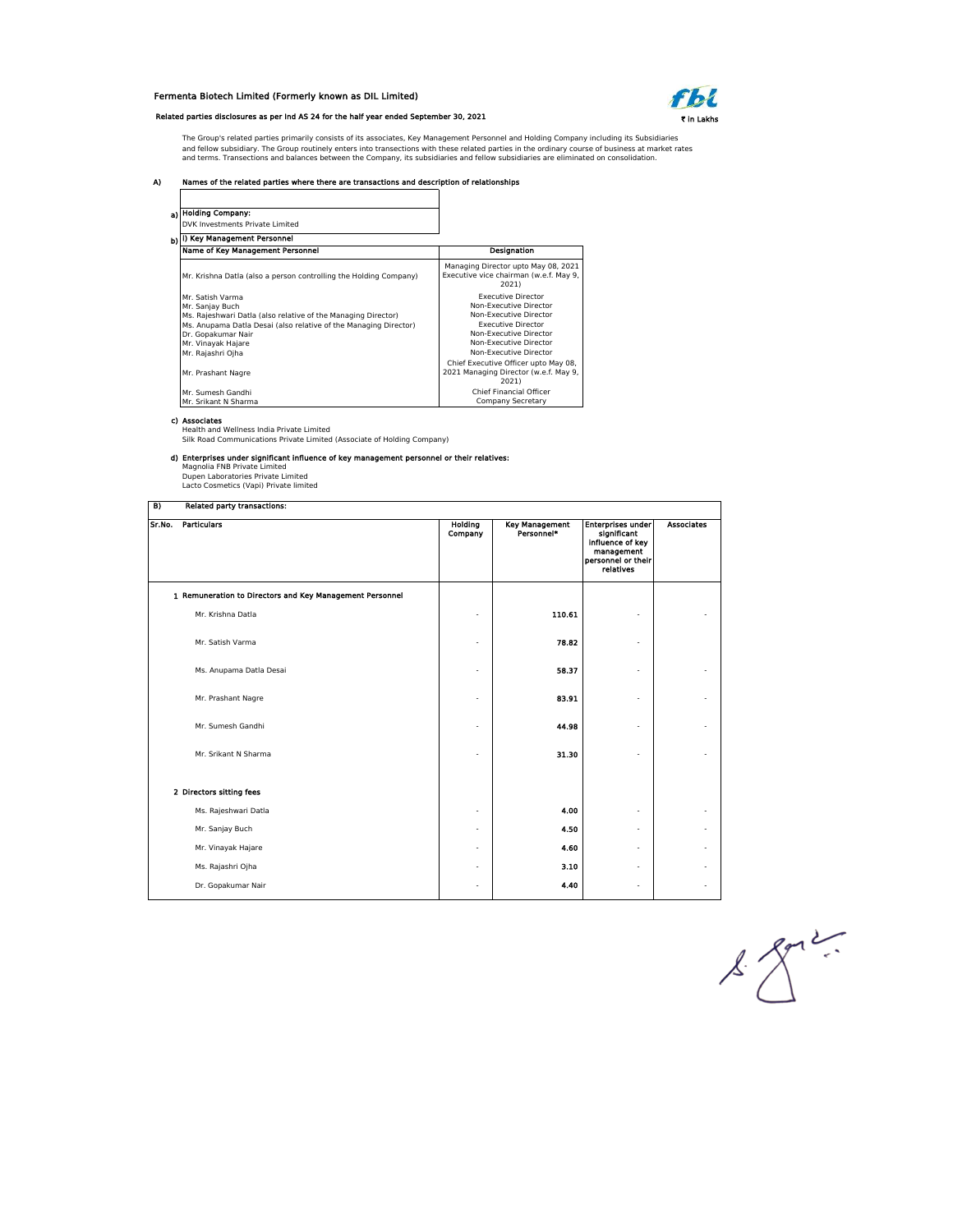# Fermenta Biotech Limited (Formerly known as DIL Limited) Fermenta Blotech Limited (Formerly known as DIL Limited)<br>Related parties disclosures as per Ind AS 24 for the half year ended September 30, 2021



| Sr.No. | <b>Particulars</b>                                       | Holding<br>Company | <b>Key Management</b><br>Personnel* | <b>Enterprises under</b><br>significant<br>influence of key<br>management<br>personnel or their<br>relatives | Joint ventures /<br>associates |
|--------|----------------------------------------------------------|--------------------|-------------------------------------|--------------------------------------------------------------------------------------------------------------|--------------------------------|
|        | 3 Sale of products<br>Dupen Laboratories Private Limited | -                  | $\overline{\phantom{a}}$            | 8.66                                                                                                         |                                |
|        | 4 Rent Income                                            |                    |                                     |                                                                                                              |                                |
|        | DVK Investments Private Limited                          | 0.15               | $\overline{\phantom{a}}$            | $\overline{\phantom{a}}$                                                                                     |                                |
|        | Magnolia FNB Private Limited                             | ٠                  | ٠                                   | 0.15                                                                                                         |                                |
|        | Silk Road Communications Private Limited                 | ۰                  | $\overline{\phantom{a}}$            | ٠                                                                                                            | 0.68                           |

\* Note: The remuneration to the key managerial personnel does not include the provisions made for gratuity and leave benefits, as they are determined on an actuarial basis for the company as a whole.

 $\frac{1}{2}$